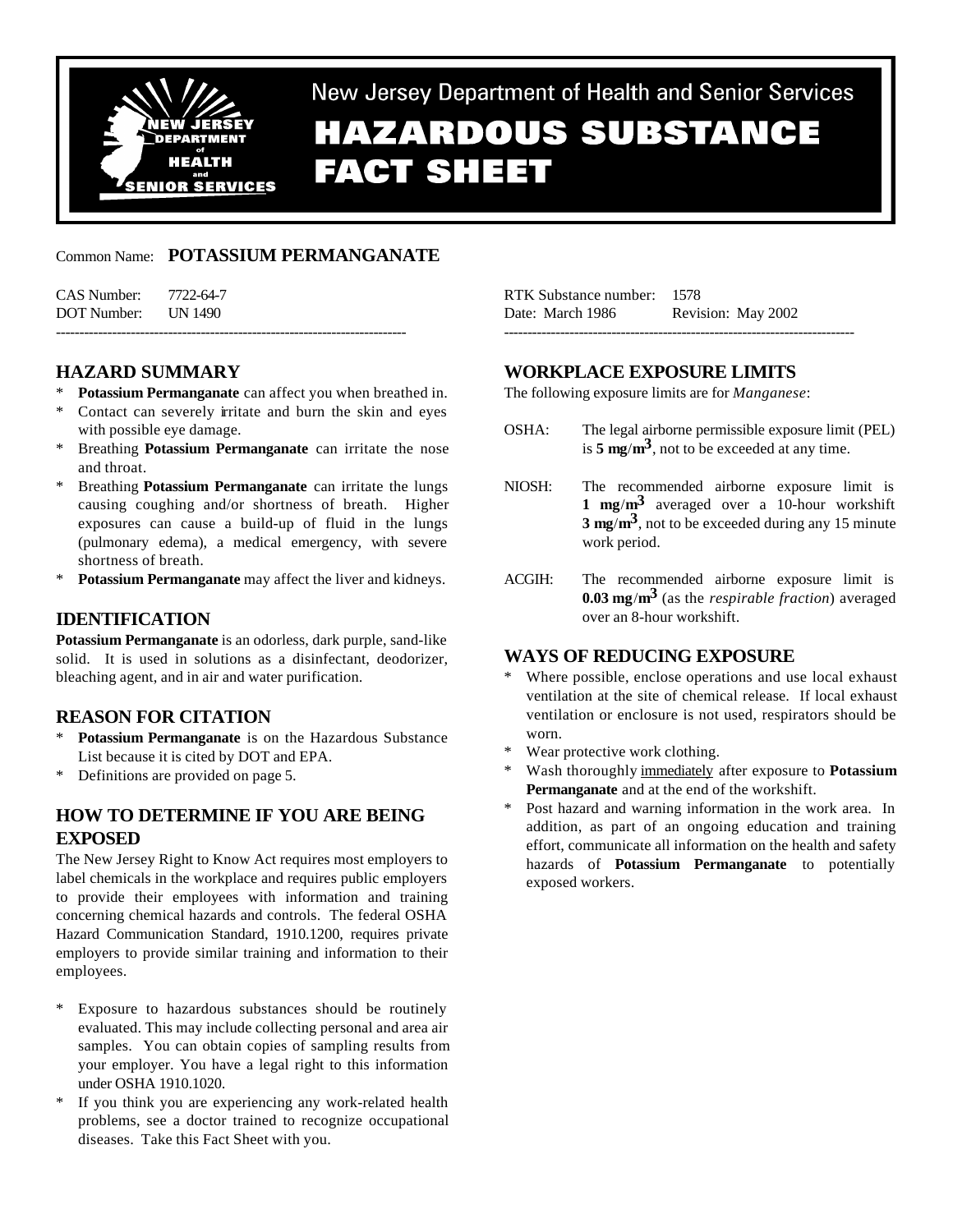## **POTASSIUM PERMANGANATE** page 2 of 6

This Fact Sheet is a summary source of information of all potential and most severe health hazards that may result from exposure. Duration of exposure, concentration of the substance and other factors will affect your susceptibility to any of the potential effects described below.

-----------------------------------------------------------------------------

# **HEALTH HAZARD INFORMATION**

## **Acute Health Effects**

The following acute (short-term) health effects may occur immediately or shortly after exposure to **Potassium Permanganate**:

- \* Contact can severely irritate and burn the skin and eyes with possible eye damage.
- \* Breathing **Potassium Permanganate** can irritate the nose and throat.
- \* Breathing **Potassium Permanganate** can irritate the lungs causing coughing and/or shortness of breath. Higher exposures can cause a build-up of fluid in the lungs (pulmonary edema), a medical emergency, with severe shortness of breath.

### **Chronic Health Effects**

The following chronic (long-term) health effects can occur at some time after exposure to **Potassium Permanganate** and can last for months or years:

### **Cancer Hazard**

\* There is limited evidence that **Potassium Permanganate** may cause mutations (genetic changes). Whether or not it poses a cancer hazard needs further study.

#### **Reproductive Hazard**

\* **Potassium Permanganate** may decrease fertility.

#### **Other Long-Term Effects**

\* **Potassium Permanganate** may affect the liver and kidneys.

### **MEDICAL**

#### **Medical Testing**

If symptoms develop or overexposure is suspected, the following are recommended:

- \* Consider chest x-ray after acute overexposure.
- \* Liver and kidney function tests.

Any evaluation should include a careful history of past and present symptoms with an exam. Medical tests that look for damage already done are not a substitute for controlling exposure.

Request copies of your medical testing. You have a legal right to this information under OSHA 1910.1020.

#### **Mixed Exposures**

- Because smoking can cause heart disease, as well as lung cancer, emphysema, and other respiratory problems, it may worsen respiratory conditions caused by chemical exposure. Even if you have smoked for a long time, stopping now will reduce your risk of developing health problems.
- Because more than light alcohol consumption can cause liver damage, drinking alcohol may increase the liver damage caused by **Potassium Permanganate**.

#### **WORKPLACE CONTROLS AND PRACTICES**

Unless a less toxic chemical can be substituted for a hazardous substance, **ENGINEERING CONTROLS** are the most effective way of reducing exposure. The best protection is to enclose operations and/or provide local exhaust ventilation at the site of chemical release. Isolating operations can also reduce exposure. Using respirators or protective equipment is less effective than the controls mentioned above, but is sometimes necessary.

In evaluating the controls present in your workplace, consider: (1) how hazardous the substance is, (2) how much of the substance is released into the workplace and (3) whether harmful skin or eye contact could occur. Special controls should be in place for highly toxic chemicals or when significant skin, eye, or breathing exposures are possible.

In addition, the following control is recommended:

\* Where possible, automatically transfer **Potassium Permanganate** from drums or other storage containers to process containers.

Good **WORK PRACTICES** can help to reduce hazardous exposures. The following work practices are recommended:

- \* Workers whose clothing has been contaminated by **Potassium Permanganate** should change into clean clothing promptly.
- \* Do not take contaminated work clothes home. Family members could be exposed.
- \* Contaminated work clothes should be laundered by individuals who have been informed of the hazards of exposure to **Potassium Permanganate**.
- \* Eye wash fountains should be provided in the immediate work area for emergency use.
- \* If there is the possibility of skin exposure, emergency shower facilities should be provided.
- \* On skin contact with **Potassium Permanganate**, immediately wash or shower to remove the chemical. At the end of the workshift, wash any areas of the body that may have contacted **Potassium Permanganate**, whether or not known skin contact has occurred.
- \* Do not eat, smoke, or drink where **Potassium Permanganate** is handled, processed, or stored, since the chemical can be swallowed. Wash hands carefully before eating, drinking, applying cosmetics, smoking, or using the toilet.
- Use a vacuum or a wet method to reduce dust during cleanup. DO NOT DRY SWEEP.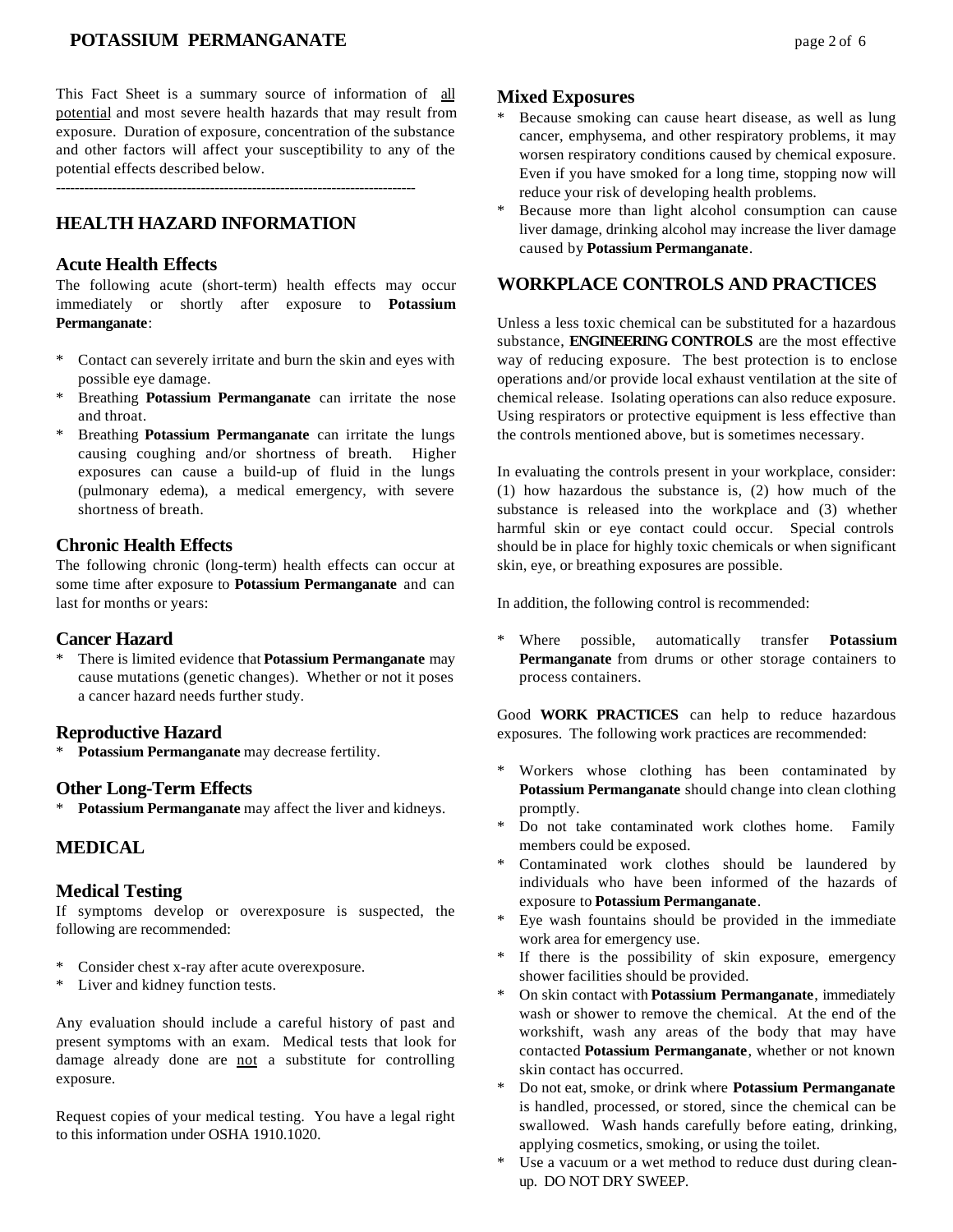## **PERSONAL PROTECTIVE EQUIPMENT**

WORKPLACE CONTROLS ARE BETTER THAN PERSONAL PROTECTIVE EQUIPMENT. However, for some jobs (such as outside work, confined space entry, jobs done only once in a while, or jobs done while workplace controls are being installed), personal protective equipment may be appropriate.

OSHA 1910.132 requires employers to determine the appropriate personal protective equipment for each hazard and to train employees on how and when to use protective equipment.

The following recommendations are only guidelines and may not apply to every situation.

#### **Clothing**

- \* Avoid skin contact with **Potassium Permanganate**. Wear protective gloves and clothing. Safety equipment suppliers/manufacturers can provide recommendations on the most protective glove/clothing material for your operation.
- \* All protective clothing (suits, gloves, footwear, headgear) should be clean, available each day, and put on before work.

## **Eye Protection**

- \* Wear impact resistant eye protection with side shields or goggles.
- Wear a face shield along with goggles when working with corrosive, highly irritating or toxic substances.
- \* Contact lenses should not be worn when working with this substance.

## **Respiratory Protection**

**IMPROPER USE OF RESPIRATORS IS DANGEROUS.** Such equipment should only be used if the employer has a written program that takes into account workplace conditions, requirements for worker training, respirator fit testing and medical exams, as described in OSHA 1910.134.

- \* NIOSH has established new testing and certification requirements for negative pressure, air purifying, particulate filter and filtering facepiece respirators. The filter classifications of dust/mist/fume, paint spray or pesticide prefilters, and filters for radon daughters, have been replaced with the N, R, and P series. Each series has three levels of filtering efficiency: 95%, 99%, and 99.9%. Check with your safety equipment supplier or your respirator manufacturer to determine which respirator is appropriate for your facility.
- If while wearing a filter or cartridge respirator you can smell, taste, or otherwise detect **Potassium Permanganate**, or if while wearing particulate filters abnormal resistance to breathing is experienced, or eye irritation occurs while wearing a full facepiece respirator, leave the area immediately. Check to make sure the respirator-to-face seal is still good. If it is, replace the filter or cartridge. If the seal is no longer good, you may need a new respirator.
- \* Be sure to consider all potential exposures in your workplace. You may need a combination of filters, prefilters or cartridges to protect against different forms of a chemical (such as vapor and mist) or against a mixture of chemicals.
- \* Where the potential for high exposure exists, use a NIOSH approved supplied-air respirator with a full facepiece operated in a pressure-demand or other positive-pressure mode. For increased protection use in combination with an auxiliary self-contained breathing apparatus operated in a pressure-demand or other positive-pressure mode.
- Exposure to **500 mg/m<sup>3</sup>** (as *Manganese*) is immediately dangerous to life and health. If the possibility of exposure above **500 mg**/**m3** (as *Manganese*) exists, use a NIOSH approved self-contained breathing apparatus with a full facepiece operated in a pressure-demand or other positivepressure mode.

## **HANDLING AND STORAGE**

- \* Prior to working with **Potassium Permanganate** you should be trained on its proper handling and storage.
- \* **Potassium Permanganate** in contact with certain SULFOXIDES; ALDEHYDES; STRONG ACIDS (such as HYDROCHLORIC, SULFURIC and NITRIC); AMINES; or GLYCOLS may result in fires.
- Potassium Permanganate is not compatible with STRONG BASES (such as SODIUM HYDROXIDE and POTASSIUM HYDROXIDE); FINELY POWDERED METALS; PEROXIDES; and ALUMINUM, ZINC, LEAD, and COPPER and their ALLOYS.
- Store in tightly closed containers in a cool, well-ventilated area away from COMBUSTIBLES and ORGANICS.
- Protect containers from physical damage.

## **QUESTIONS AND ANSWERS**

- Q: If I have acute health effects, will I later get chronic health effects?
- A: Not always. Most chronic (long-term) effects result from repeated exposures to a chemical.
- Q: Can I get long-term effects without ever having short-term effects?
- A: Yes, because long-term effects can occur from repeated exposures to a chemical at levels not high enough to make you immediately sick.
- Q: What are my chances of getting sick when I have been exposed to chemicals?
- A: The likelihood of becoming sick from chemicals is increased as the amount of exposure increases. This is determined by the length of time and the amount of material to which someone is exposed.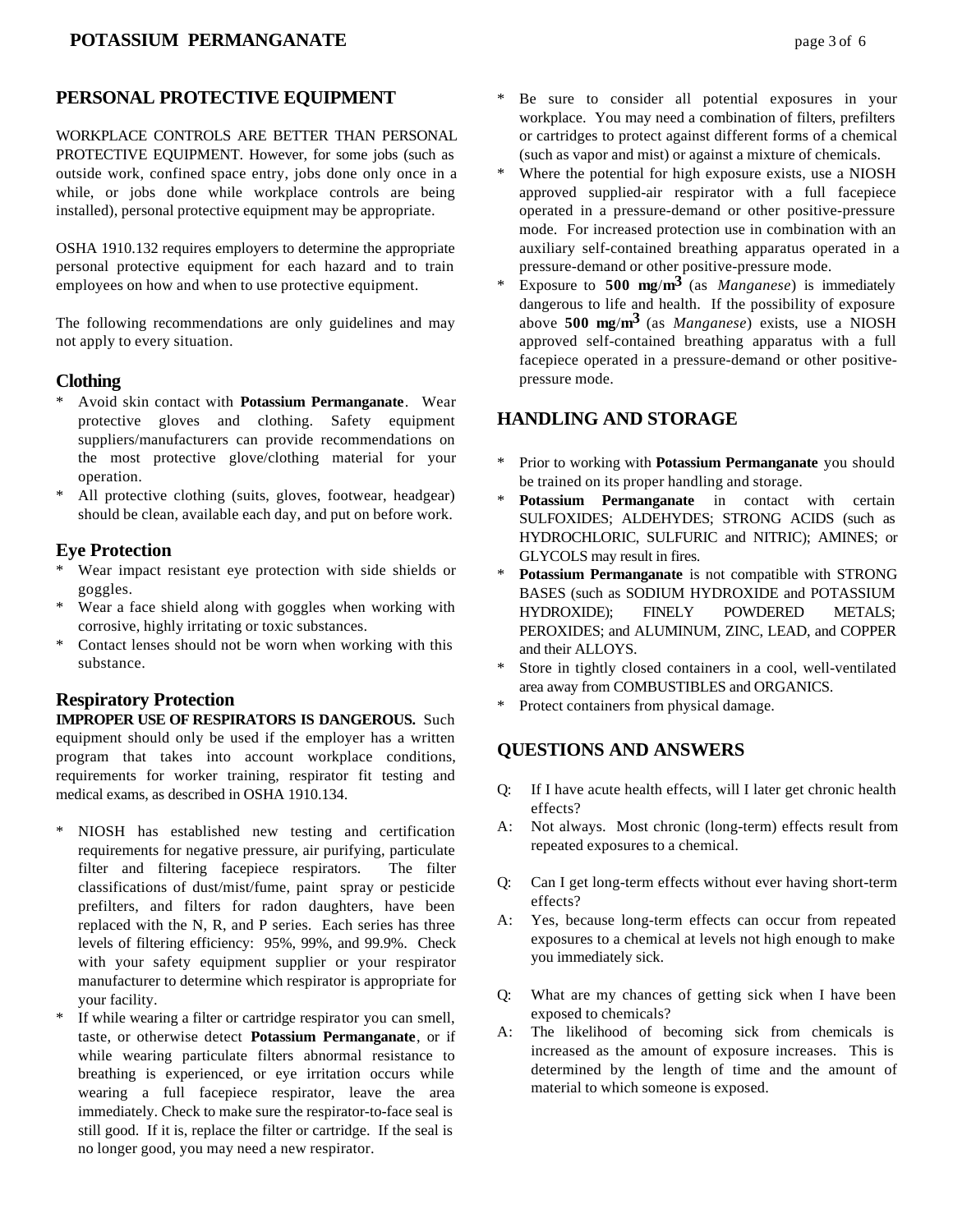## **POTASSIUM PERMANGANATE** page 4 of 6

- Q: When are higher exposures more likely?
- A: Conditions which increase risk of exposure include dust releasing operations (grinding, mixing, blasting, dumping, etc.), other physical and mechanical processes (heating, pouring, spraying, spills and evaporation from large surface areas such as open containers), and "confined space" exposures (working inside vats, reactors, boilers, small rooms, etc.).
- Q: Is the risk of getting sick higher for workers than for community residents?
- A: Yes. Exposures in the community, except possibly in cases of fires or spills, are usually much lower than those found in the workplace. However, people in the community may be exposed to contaminated water as well as to chemicals in the air over long periods. This may be a problem for children or people who are already ill.
- Q: What are the likely health problems from chemicals which cause mutations?
- A: There are two primary health concerns associated with mutagens: (1) cancers can result from changes induced in cells and, (2) adverse reproductive and developmental outcomes can result from damage to the egg and sperm cells.
- Q: Can men as well as women be affected by chemicals that cause reproductive system damage?
- A: Yes. Some chemicals reduce potency or fertility in both men and women. Some damage sperm and eggs, possibly leading to birth defects.
- Q: Who is at the greatest risk from reproductive hazards?
- A: Pregnant women are at greatest risk from chemicals that harm the developing fetus. However, chemicals may affect the ability to have children, so both men and women of childbearing age are at high risk.

-------------------------------------------------------------------------- The following information is available from:

New Jersey Department of Health and Senior Services Occupational Health Service PO Box 360 Trenton, NJ 08625-0360 (609) 984-1863 (609) 984-7407 (fax)

Web address: http://www.state.nj.us/health/eoh/odisweb/

#### **Industrial Hygiene Information**

Industrial hygienists are available to answer your questions regarding the control of chemical exposures using exhaust ventilation, special work practices, good housekeeping, good hygiene practices, and personal protective equipment including respirators. In addition, they can help to interpret the results of industrial hygiene survey data.

#### **Medical Evaluation**

If you think you are becoming sick because of exposure to chemicals at your workplace, you may call personnel at the Department of Health and Senior Services, Occupational Health Service, who can help you find the information you need.

#### **Public Presentations**

Presentations and educational programs on occupational health or the Right to Know Act can be organized for labor unions, trade associations and other groups.

#### **Right to Know Information Resources**

The Right to Know Infoline (609) 984-2202 can answer questions about the identity and potential health effects of chemicals, list of educational materials in occupational health, references used to prepare the Fact Sheets, preparation of the Right to Know Survey, education and training programs, labeling requirements, and general information regarding the Right to Know Act. Violations of the law should be reported to (609) 984-2202.

--------------------------------------------------------------------------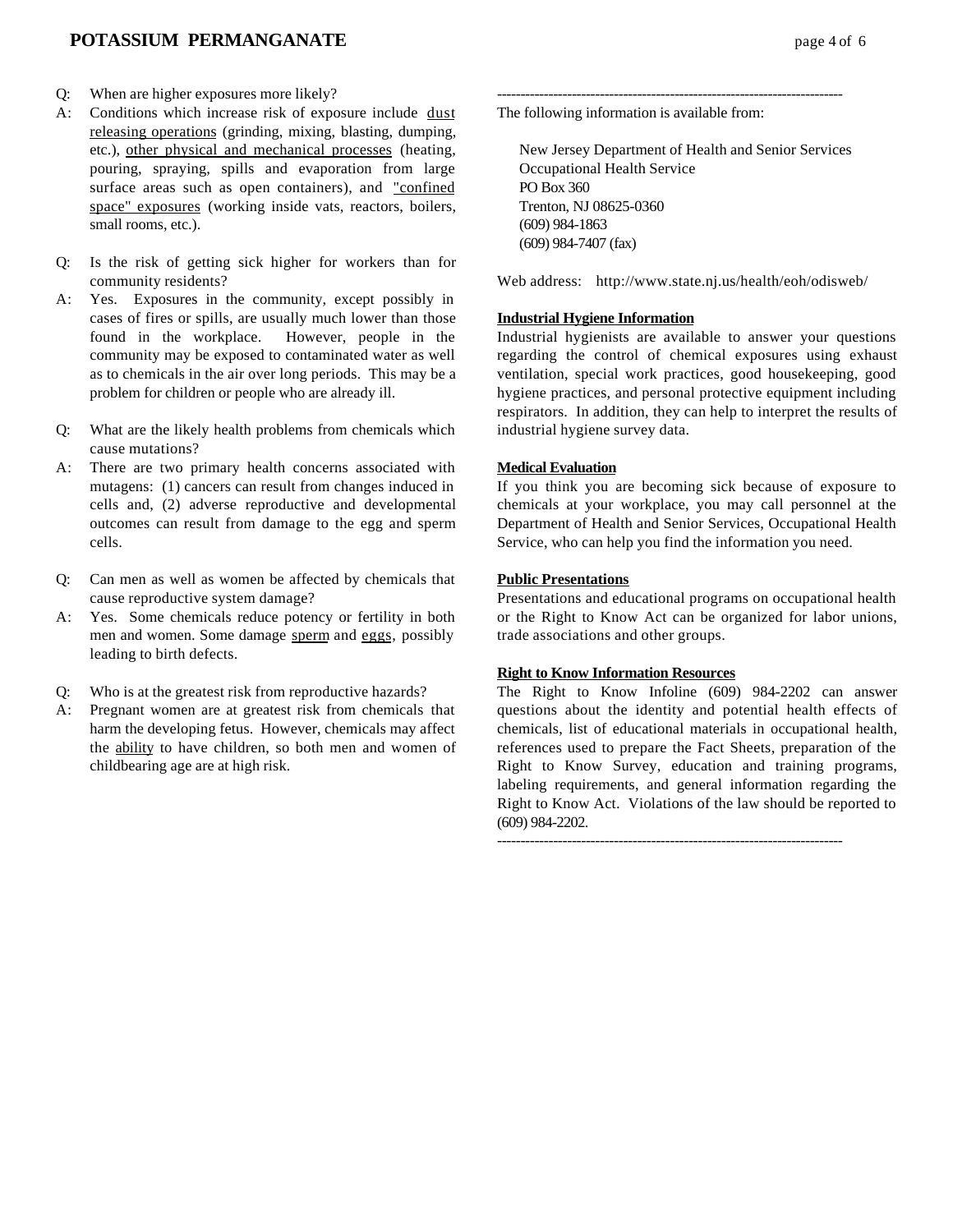## **POTASSIUM PERMANGANATE** page 5 of 6

### **DEFINITIONS**

**ACGIH** is the American Conference of Governmental Industrial Hygienists. It recommends upper limits (called TLVs) for exposure to workplace chemicals.

A **carcinogen** is a substance that causes cancer.

The **CAS number** is assigned by the Chemical Abstracts Service to identify a specific chemical.

A **combustible** substance is a solid, liquid or gas that will burn.

A **corrosive** substance is a gas, liquid or solid that causes irreversible damage to human tissue or containers.

**DEP** is the New Jersey Department of Environmental Protection.

**DOT** is the Department of Transportation, the federal agency that regulates the transportation of chemicals.

**EPA** is the Environmental Protection Agency, the federal agency responsible for regulating environmental hazards.

A **fetus** is an unborn human or animal.

A **flammable** substance is a solid, liquid, vapor or gas that will ignite easily and burn rapidly.

The **flash point** is the temperature at which a liquid or solid gives off vapor that can form a flammable mixture with air.

**HHAG** is the Human Health Assessment Group of the federal EPA.

**IARC** is the International Agency for Research on Cancer, a scientific group that classifies chemicals according to their cancer-causing potential.

A **miscible** substance is a liquid or gas that will evenly dissolve in another.

**mg/m3** means milligrams of a chemical in a cubic meter of air. It is a measure of concentration (weight/volume).

A **mutagen** is a substance that causes mutations. A **mutation** is a change in the genetic material in a body cell. Mutations can lead to birth defects, miscarriages, or cancer.

**NAERG** is the North American Emergency Response Guidebook. It was jointly developed by Transport Canada, the United States Department of Transportation and the Secretariat of Communications and Transportation of Mexico. It is a guide for first responders to quickly identify the specific or generic hazards of material involved in a transportation incident, and to protect themselves and the general public during the initial response phase of the incident.

**NCI** is the National Cancer Institute, a federal agency that determines the cancer-causing potential of chemicals.

**NFPA** is the National Fire Protection Association. It classifies substances according to their fire and explosion hazard.

**NIOSH** is the National Institute for Occupational Safety and Health. It tests equipment, evaluates and approves respirators, conducts studies of workplace hazards, and proposes standards to OSHA.

**NTP** is the National Toxicology Program which tests chemicals and reviews evidence for cancer.

**OSHA** is the Occupational Safety and Health Administration, which adopts and enforces health and safety standards.

**PEL** is the Permissible Exposure Limit which is enforceable by the Occupational Safety and Health Administration.

**PIH** is a DOT designation for chemicals which are Poison Inhalation Hazards.

**ppm** means parts of a substance per million parts of air. It is a measure of concentration by volume in air.

A **reactive** substance is a solid, liquid or gas that releases energy under certain conditions.

A **teratogen** is a substance that causes birth defects by damaging the fetus.

**TLV** is the Threshold Limit Value, the workplace exposure limit recommended by ACGIH.

The **vapor pressure** is a measure of how readily a liquid or a solid mixes with air at its surface. A higher vapor pressure indicates a higher concentration of the substance in air and therefore increases the likelihood of breathing it in.